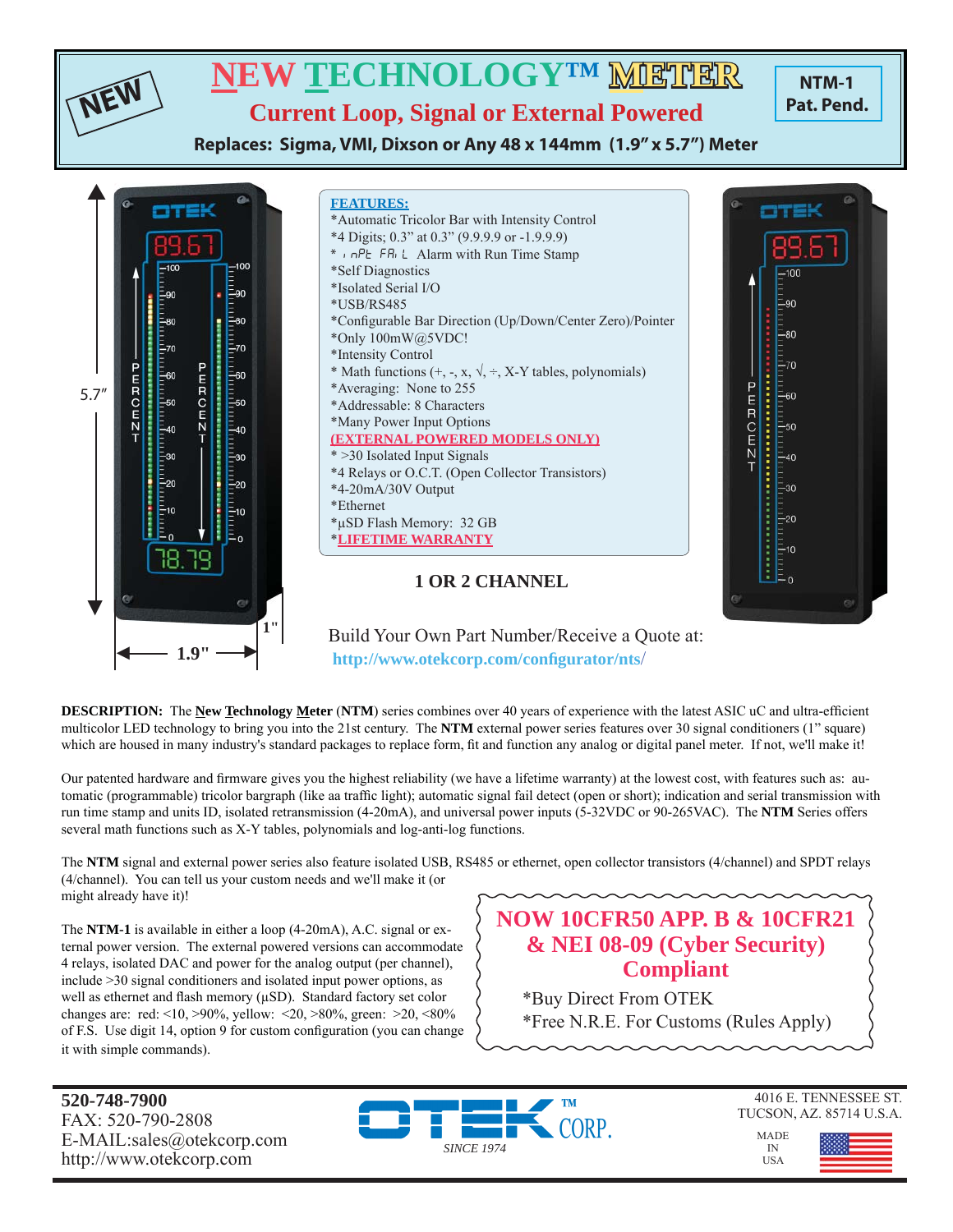# **THE PRODUCTS**

All New Technology products share the same innovative electronic circuit design. The difference between the models is their mechanical features (see Block Diagram and mechanical drawings). Some are displays only, some are single or multi channel, some can have relays, DACs, ethernet and flash memory, and some require an external power source. But all products contain the New Technology, which consumes less than 1% of comparable digitals (20-100mW for loop/signal powered versions) and approaches the power consumption of analog meters.

# **WHAT CAN YOU DO WITH OTEK'S NEW TECHNOLOGY?**

**Note on Otek's Powerless<sup>™</sup> Technology**: If your signal cannot supply  $\geq 15$ mW (~ 5V/3mA), contact us or use external power models.

**1. One Channel Models: -0, -4, -B, -D, -F, -H, -L, -M, -N, -P, -S & -X:** Implement any math function, X-Y table (25 point), polynomials (9<sup>th</sup> order), offset, tare, zero, scale, log & anti-logarithmic to affect the unit's display at will. Some examples are: change the display & data using any combination as commanded by your algorithm, such as  $\frac{+}{-}\sqrt{\sqrt{2}}$  or set a variable or linearize the display using X-Y tables or polynomials. This works well for odd shape containers. You can also change the reading from ◦F to ◦C or ◦K or compress/expand the display (and data out) using the log and antilog functions. In addition, you can change the factory default alarm pointers and colors or delete them. Zero & Span potentiometers **are included** for manual adjustment. **Note:** Models -D and -F have internal USB serial I/O that is not accessible to the customer. Contact Otek for access

#### **OTEK's New Technology**

series is only limited by your needs and imagination. Just give us a call at 520-748- 7900 or email us at sales@ otekcorp.com and give us the challenge to develop the best algorithm for your process.

#### **2. Two Channel Models: -1, -2, -3 and -5 through -9 & -A: Note:** Also available in models with 3 or 4 channels. Features include all those of the single channel models and each channel is 100% isolated from each other. In addition, you can add, subtract, multiply, divide, find the square root between channels. You can also use one channel to monitor/control the input signal and the second channel to indicate deviation, differential such as PID, alarm override or one channel setpoint can be used to control another channel function. You can also use one channel as a backup if the other channel becomes disabled or use them as volume & flow  $(\sqrt{})$  monitors/ controllers. The **New Technology** two channel models are also perfect as REM/RAD indicators/controllers (also see our RPM series with logantilog functions for radiation monitoring).

Contact OTEK for algorithms and formulas or any idea you wish to share with our audiences via our Youtube or Facebook page posts.

#### **3. Three Channel Models: -3, -5, -7, -8 and -A: Note:**  Also available on 4 channel models -5, -7 & -8. Otek's New Technology three channel models perform all the functions outlined in #1 and #2. Further, one channel can indicate the input variable and the other two channels can be setpoint indicators/controllers (Hi, Hi-Hi, Low and Low-Low limits), or subject the input/ output to any mathematical function or algorithm such as **PID** or display the input vs. output and derivative, or switch scales when the input reaches a limit/band such as for flow-volume-pressure or temperature. Monitor Volts, Amps and Watts AC or DC or any of 3 variables, including Hertz, lead/lag, power factor, peak/valley or for synchronizing of power lines with the bipolar (center zero) tricolor bargraph.

The **New Technology** series brings **Process Automation Control** (PAC) within your reach and affordability. These models are compatible with any DCS/SCADA system using their USB/RS485/Ethernet I/O options and allow for ease of interface with wireless systems.

### **4. Four Channel Models:**

**-5, -7 and -8:** The four channel models offer all of the functions outlined in #1, #2 and #3. However, with the additional channel available, the New Technology barmeters rival flatscreens with superior HMI/MMI functionality and ease of viewing/analysis of any combination of 4 variables. For example, Volts/ Amps/Watts/Hertz or temperature/pressure/pH/humidity. The four channel models can also be used to monitor/control the product of the other 3 variables, making them ideal for the petrochemical industry.

**Data Logging**? Some models offer optional μSD memory to record 24/7 anything available via the serial I/O. Maximum capacity (and growing) is 32 GB!

### **REDUNDANT CONTROL:**

Because all channels are 100% isolated from each other, you can use any multi-channels model as a redundant controller. If you need the "Democratic vote," algorithm, contact OTEK or see our Model **TRC** (Triple Redundant Controller).

**520-748-7900** FAX: 520-790-2808 E-MAIL:sales@otekcorp.com http://www.otekcorp.com



-2-

4016 E. TENNESSEE ST. TUCSON, AZ. 85714 U.S.A.

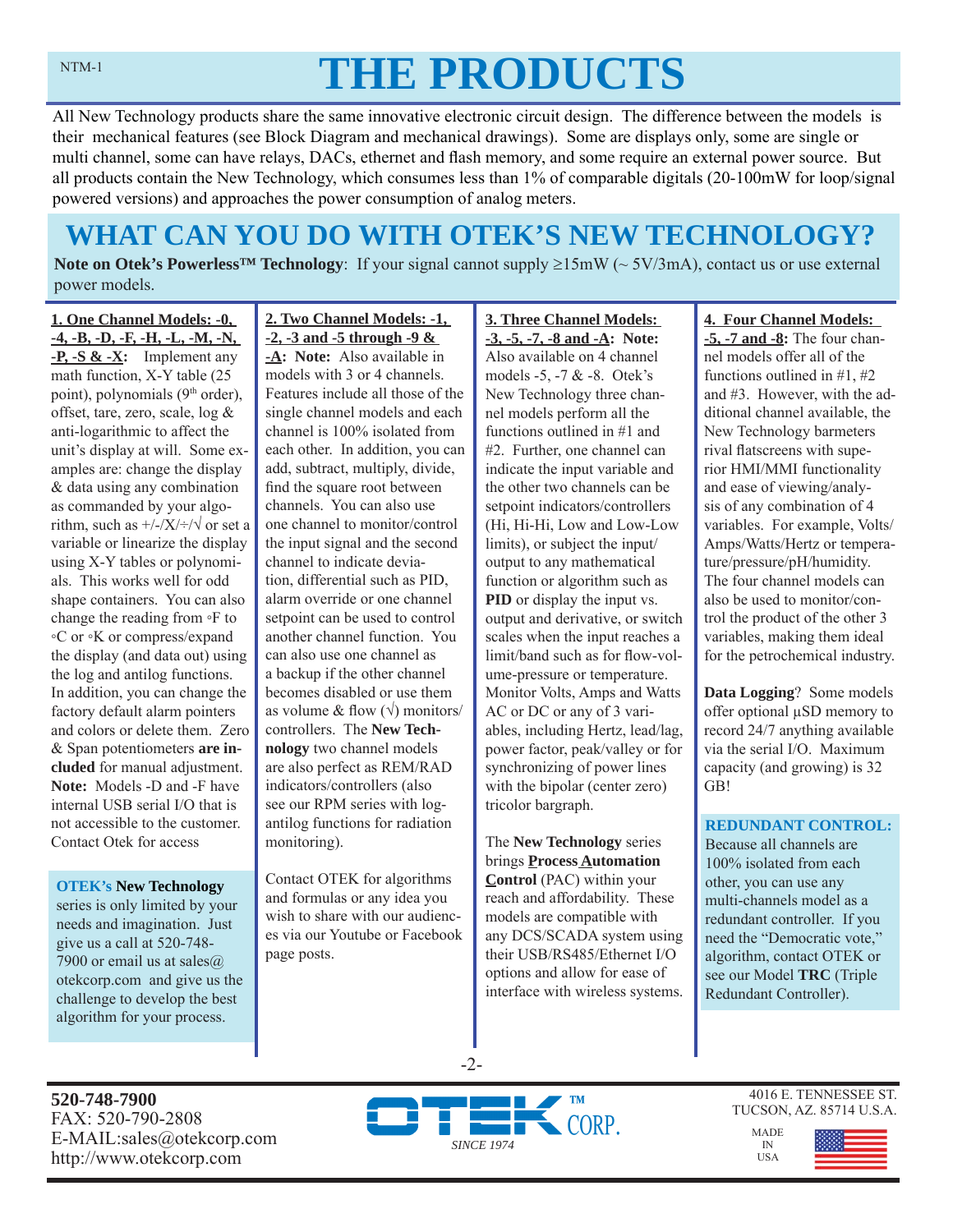## NTM-1 **Description, Notes & Order (Continued) High Quality:** No matter their size

**Digit 5, Serial I/O & Memory: Settings: 8N1N, 1200-19,200 Baud, ASCII.**

### **LOOP/SIGNAL POWER ONLY:**

**Digit 5, Serial I/O: Option 0, USB:**  Complies  $100\%$  with  $\overline{V2.0}$  and if digit **10,** option **1** is selected (USB powered) then digit **5** must be option **0**.

**Digit 5, Option 1, RS485**: Complies with industry standard and will require  $5VDC@>3mA$  and a terminating 330 Ohm resistor at first and last unit in the BUS.

### **EXTERNAL POWER ONLY:**

**Option 0, USB & Option 1, RS485**  (see above), plus:

**Digit 5, Option 2 Ethernet:** Complies with 10 Base-T/100Base-TX RJ45 up to 19,200 Baud. Maximum power consumption is <300mA@5V (1.5W).

**Digit 5, Options 3 & 4: uSD Flash Memory: Contact Otek for availabillity.** Internal μSD flash memory with up to32 gigabytes capacity. You can store selected data at-will via serial command and download it as required. A 32 GB card logging 3 times per second can hold approximately 4 year's worth of data.

Industrial Grade (Options 0 or I) is per these published specifications. Grades **M** and **E** per agreed specifications. Options **E & M** typically include an EMI/RFI shield all around and filtered connectors to meet EPRI-TR-102323-R3 (requiring  $\sim$ 2" deeper case).

### **DIGIT 6, GRADE:**

Industrial Grade (Options 0 or I) is per these published specifications. Grades **M** and **E** per agreed specifications. Options **E & M** typically include an EMI/ RFI shield all around and filtered connectors to meet EPRI-TR-102323-R3 (requiring ~2" deeper case). OTEK will build to certain nuclear or MIL-Standards but testing and confirmation of compliance, if required, will be quoted extra. Option "**I**" is an aluminium nickel plated case and cover; bezel face has black powder coat finish to Mil-Specs. The back cover is either black plastic or nickel plated aluminum. Typical Mil-Specs: 461, 462, 169, 901, 801, RTCA-160, I EEE344, etc. Contact Otek for custom colors.

**NTM-X:** Certified for Class I, Div. 1, Groups B-G; EX & IECex: IM2, Exd1.

### **Other Important Data:**

**Math Functions:**  $+$ ,  $-$ ,  $x$ ,  $\div$ ,  $\sqrt{}$ , Polynomials to 9th order, 25 Point X-Y table, zero, offset, span and tare. You can add, subtract, multiply, divide (etc.) one channel to/from another channel and display the result in the other channel  $(i.e. V (Ch.1)xA(Ch.2)=W(Ch.3).$ 

**Signal Failure Alarm:** Requires approximately 1 minute of normal (midscale) operation for it to alarm the display and output the serial data after the signal (Powerless™) has ceased.

Serial I/O: Setting: 8N1N, 1200-19,200 BAUD, 8 Character Address

**PID:** Programmable (best with  $>$ dual channel models) automatic or manual with external 10K Ohm potentiometer (option **56**).

or number of channels all use the same (SV & V) firmware, hardware and commands. No matter their grade (Industrial, Mil-Spec, Nuclear) they all carry a **lifetime warranty**

### **Industrial Grade Common Electrical Specifications**

### **Input & Display:**

\*A/D: Accuracy, Linearity & Resolution:  $\pm$  0.5% of F.S.  $\pm$ 1 L.S.D. over entire temperature range of  $0\n-60^{\circ}$  C. Conversion Rate: 40/sec, Averaging: 0-255, zero, span, offset, tare, math functions , 25 point X-Y tables & polynomials  $(9<sup>th</sup>)$ . \*Bargraph: 51 Automatic Tricolor (R/Y/G) Segments \*Digits: Four Full Digits (9.9.9.9 & -1.9.9.9). \*Typical Power Consumption of Display: 10-100mW@3.3V-5V \*Temperature Coefficient: +/-50PPM/°C \*Operating Temperature: -10 to +60; Storage:  $-20$  to  $+70^{\circ}$ C \*CCMR: >90dB@50-60Hz \*Isolation: >500VDC to any other I/O & P.S. \*Humidity: 5-95% RH non-condensing \*Front Panel: NEMA 3. NEMA 4x on request. \*Failed Signal Detect:  $\sim$  20 seconds after  $> 1$  minute "On"  $@50\%$  of F.S. \*Calibration Check: 2 years recommended. **Note 1:** See page 12 of the master catalog for environmental specs vs. housing, bar length and digit size.

**Note 2**: E and M grades are the same as Industrial unless otherwise specified.





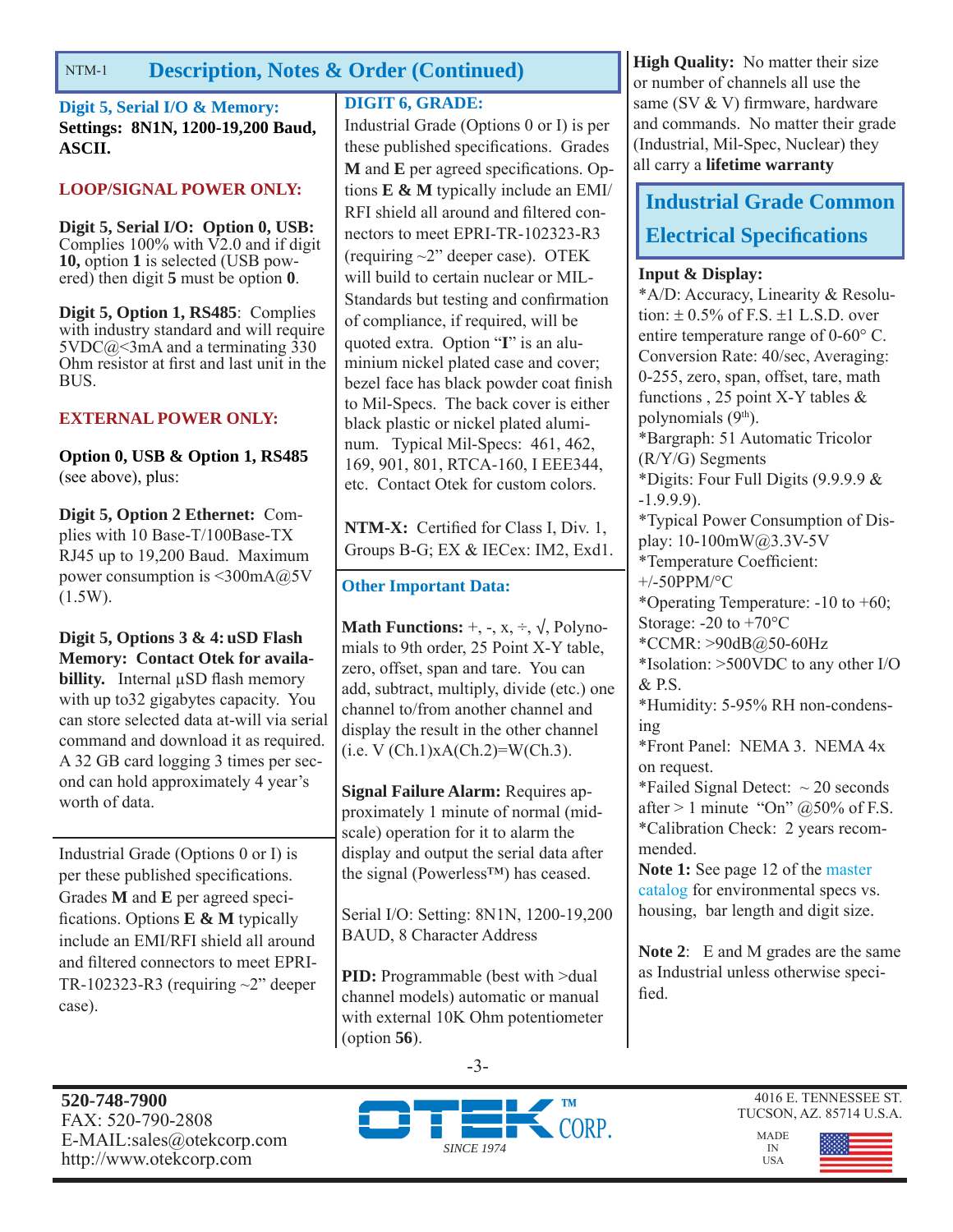# **Industrial Grade Common Electrical Specifi cations**

**(Continued)**

### **AVAILABLE ON EXTERNAL POWER MODELS ONLY:**

### **Outputs:**

**\*Analog Output:** Accuracy & Linearity:  $\pm 0.5\%$  F.S.;  $\pm 0.1$  LSB, Range: 3-24mA (max. load: <1K Ohm). **\*Analog Output Temperature Coeffi cient:** +/-50PPM°C **\*Analog Output Isolation To All Other I/O & Power:** >500VDC

**\*Relays:** 4 Each/Channel (except NTY, 2): SPDT Form C, 1A Max @ 120VAC/30VDC resistive load only, Contact Protection: 300VAC/DC on all contacts. Speed: +40mS (main loop).

### **O.C.T. (Open Collector Transis-**

**tors):** VCE Max: 30VDC; Ice Max: 30mADC, Speed: +40mS (main loop).

**Note 1:** Relays & O.C.T. have P.O.D. (~100mS) and can be set for fail safe operation (normally on).

**Note 2:** See Digit 11 for default set points and User's Manual for command set via serial control.

Note: All  $\pm$ 1 LSD and % full scale range unless noted.

### **Option 00 & 17 For Loop Power Only:**

**Option 00, 4-20mA Loop Powered:**  Burden: >3V@4mA, ≤5V@ 20mA; Range: 3-26mA; Accuracy & Linearity:  $\pm 0.5\%$  of F.S.,  $\pm 1$  LSD. **Option 17: 10-50mA Loop Powered:** Burden: >3V@10mA, ≤5V@ 50mA; Range: 3-50mA; Accuracy & Linearity:  $\pm 0.5\%$  of F.S.,  $\pm 1$  LSD.

**520-748-7900** FAX: 520-790-2808 E-MAIL:sales@otekcorp.com http://www.otekcorp.com

# NTM-1 **INPUT SIGNAL SPECIFICATIONS (Digits 8 & 9)**

**Options 01 Through 18, A. C. Signal Powered Only:** *FUSE IT!* Use external 1/2 ASB for Volts and 7 ASB for Amps. **Important Notes**:

1) C.T. are sensitive and limited to the secondary (output) impedance. OTEK A.C. signal powered products present and input impedance of  $\sim 0.2$  Ohms  $(\sim 1 \text{V}(\bar{\omega})$ 5A). Make sure your C.T. can drive a >0.3 Ohm load without saturating or losing linearity. Contact Otek for assistance. Best C.T. to use:  $>100:5$ ratio.

2) All inputs for 50-60 Hz lines. Contact Otek for 400 Hz lines.

**Option 01, VAC (P.T.):** Burden: 0.2 Ohm  $<100$ mW; Range: 30-140V/40-100Hz; Accuracy & Linearity:  $\pm 0.5\%$  of F.S. Best operating range: 90-140VAC to specifications.

**Option 02, 5 AMP A.C. (C.T.):** Burden: <100mW; Range: .5-5A; Accuracy & Linearity:  $\pm 0.5\%$  of F.S. Best range: 2-4 Amps. Note: Not available in **"-F"** case.

**Option 03, Watts A.C. (C.T. & P.T.):** Not available on **case -F**. Range: >100<600W/50-60Hz; Accuracy & Linearity:  $\pm 0.5\%$  of F.S. at 90-140VAC & 1-4AAC. Best operating range: 100- 500 Watts. For 400 Hz lines, use option 03 and specify (03=400 Hz line) after the complete part number.

**Option 04, Hertz VAC:** Not available on case -F. Range: >30V<140V & >30<100Hz; Accuracy & Linearity:  $\pm 0.5\%$  of F.S. For 400 Hz lines, use option 04 and specify (04=400 Hz line) after the complete part number.

**Option 05-14:** Same as options **01** through **04**.

### **PROPORTIONAL CONTROL?**

For proportional control, use a two (or more) channel model. Channel 1 is powered by your signal and the display signal (using a 4-20mA out) to drive the Channel 2 input. Channel 2's 4-20mA output allows you to control your generator. The result: Channel 1 display your AC signal and Channel 2 display it's 4-20mA output. Only Channel 2 needs power for its analog output and/ or relays. Use part number NTM-(1, 2, 3, 5, 6,7, 8, 9 or A)??-269-?21-99). Note: "?"= any available option on Digits 5, 6  $& 10$  and specify (9=Ch) 1 signal power, Ch 2 external power). Also see the new model **NTI**.

### **VAC/DC Signal Power Only:**

### **Option 16, 7-140VAC/DC:** Now you can

 monitor and control your AC line, UPS, battery bank or power supply from 7-140VDC/VAC, with only power from the signal. The **NTM** requires  $>10<80$ mW ( $\sim$ 3mA-20mA). Imagine the possibilities! Almost like analog (only signal wires), but with 21st century digital technology ready for your PAC/DCS/SCADA system.

Scaling: 7-140VDC in =7.0-140.0 Digital Display & 5-100% bargraph with alarm pointers. See Digits 13 & 14 for custom calibration and scale.

**Accuracy & Linearity:**  $\pm 0.5\%$  of full scale.

> MADE IN USA





4016 E. TENNESSEE ST. TUCSON, AZ. 85714 U.S.A.

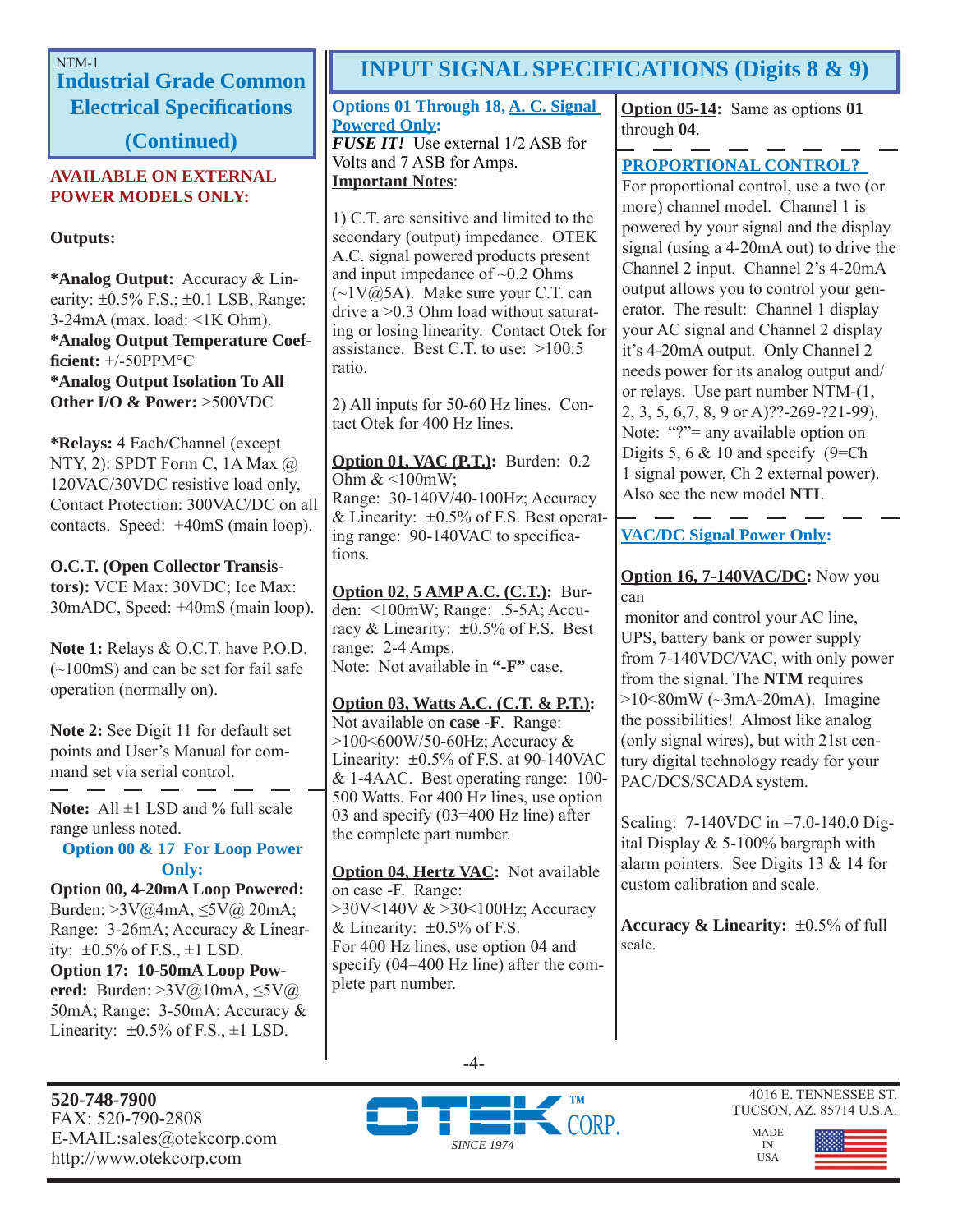# NTM-1 **INPUT SIGNAL SPECIFICATIONS (Digits 8 & 9) AVAILABLE ON EXTERNAL POWER MODELS ONLY**

| <b>Alarm Outputs (Signal Power): Open</b><br>collector transistors (4) optional. See<br>the ordering information on pages 9-11,<br>digit 11, option 1. For relays, contact<br>Otek (custom). | <b>Option 27, Watts DC:</b><br>VZin: $10M \Omega/AZ$ in: $1.0\Omega$ , 5W Range:<br>1W<br>Accuracy & Linearity: $\pm 0.5\%$ of F.S. $\pm$<br>1 digit  | Option 38 (1Vx1VAC):<br>Zin: $1\text{M}\Omega$ for both inputs Range: 1V<br><b>RMS</b><br>Accuracy & Linearity: $\pm 0.5\%$ of F.S.<br>$\pm$ 1 digit |
|----------------------------------------------------------------------------------------------------------------------------------------------------------------------------------------------|-------------------------------------------------------------------------------------------------------------------------------------------------------|------------------------------------------------------------------------------------------------------------------------------------------------------|
| 4-20mA Analog Output: Custom,<br>contact Otek (requires >1 watt from                                                                                                                         | <b>Option 29: Custom:</b> Use this option<br>to describe any custom input, scale or<br>modification to the NTM and contact                            | Note: Always use P.T. and C.T. for<br>options 33, 34, 40, 42, 43 and 44.                                                                             |
| input signal).<br>Option 17: 10-50mA Loop Power:<br>See option 00 $& 17$ on page 4 (first<br>column).                                                                                        | us for feasibility and cost.<br>Option 28, Watts DC (1Vx1V):<br>VZin: 1M for both inputs                                                              | Option 40 (120VACx5AAC C.T.):<br>Zin: 1M for V $& 0.04\Omega$ for I<br>Range: 0-750W<br>Accuracy & Linearity: $\pm 0.5\%$ of F.S.<br>$\pm$ 1 digit   |
| Option 18: 10-500mADC Sig-<br>nal Power: Calibration: 10-<br>500mADC=10-500 & 5-100%. For<br>other calibrations, use digit 14 and                                                            | Range: 0-1V<br>Accuracy & Linearity: ±0.5% of F.S.<br>$\pm$ 1 digit                                                                                   | <b>Note:</b> Option 40 (120V/5A) includes<br>the shunt (0.04 Ohms/20W) on con-<br>nector only for 5A C.T.                                            |
| specify.                                                                                                                                                                                     | Options 30-34, Volts RMS: Here we<br>use a <b>True RMS-DC</b> Converter for                                                                           | <b>Options 41-44, Hertz:</b> We use an <b>F-V</b>                                                                                                    |
| <b>AVAILABLE ON EXTERNAL</b><br><b>POWER ONLY</b>                                                                                                                                            | accurate $(± 0.1%)$ measurement of sine<br>waves up to 10KHz. For 10-20KHz<br>and SCR accuracy is $\pm$ 1%.                                           | to accept frequencies up to 20KHz<br>and amplitudes from 1-400V peak or<br>dry contact or open collector transistor                                  |
| <b>Option 20:</b> 4-20mA: The burden on<br>the loop is only $0.5V@20mA(25 Ohm)$<br>and you can use the math functions for<br>converting to flow, instantaneous or<br>totalizer.              | VRMS: $Zin$ : $1M\Omega$<br>Range; per options;<br>Accuracy & Linearity: $\pm 0.5\%$ of F.S. $\pm$<br>1 digit.                                        | (O.C.T.). For 50 to 440 Hz power line<br>frequency measurement, use Option #<br>$44$ ."<br>Option 41 (10KHz/5V Logic):                               |
| Accuracy: $\pm 0.5\%$ of F.S. $\pm$ 1 digit                                                                                                                                                  | <b>Options 35-37, Amps RMS:</b> We use a                                                                                                              | Zin: 1M                                                                                                                                              |
| Options 21-24: VDC: Input imped-<br>ance is 1 Mega Ohms on all VDC<br>ranges.                                                                                                                | <b>True RMS-DC</b> Converter for accurate<br>$(± 0.1%)$ measurement of sine waves<br>up to 10KHz. For 10-20KHz and SCR                                | Range: 30-10KHz<br>Accuracy & Linearity: $\pm 0.5\%$ of F.S.<br>$\pm$ 1 digit                                                                        |
|                                                                                                                                                                                              | accuracy is $\pm$ 1%.                                                                                                                                 | Option 42 (120V, 40-100Hz):                                                                                                                          |
| Input impedance $1M\Omega$<br>Range: Per Option<br>Accuracy & Linearity: $\pm 0.5\%$ of F.S.<br>$± 1$ digit.                                                                                 | Zin: 35 (0.1A): $2\Omega$ ; 36 (1A): 0.2 $\Omega$ ;<br>37 (5A): $0.04\Omega$ ; Range: Per option<br>Accuracy & Linearity: $\pm 0.5\%$ of F. S.        | Zin: 1M<br>Range: 50-150VC/30-100Hz<br>Accuracy & Linearity: $\pm 0.5\%$ of F.S.<br>$\pm$ 1 digit                                                    |
| <b>Options 25 &amp; 26, mADC:</b> Since the<br>$NTM$ is 2V full scale $(2,000$ Counts)<br>the "Shunt" resistors used are 100 Ohms<br>for 10mA and 10 Ohms for 100mADC.                       | $\pm$ 1 digit.<br>Options 38 & 40, Watts RMS:<br>Here we use a <b>True RMS-DC</b> Con-<br>verter for accurate $(± 0.1%)$ measure-                     | Option 43 (240V, 30-100Hz):<br>Zin 1 M; Range: 100-260V/30-100Hz<br>Accuracy & Linearity: $\pm 0.5\%$ of F.S.<br>$\pm$ 1 digit                       |
| Input impedance 25: 50 $\Omega$ ; 26: 5 $\Omega$ ;<br>Accuracy & Linearity: $\pm 0.5\%$ of F.S. $\pm$<br>1 digit.                                                                            | ment of sine waves up to 10KHz. For<br>10-20KHz and SCR accuracy is $\pm$ 1%.<br>Input impedances vs. range are the<br>same as for VDC & mADC ranges. | Option 44 (120V, 500 Hz):<br>Zin: 1 M<br>Range: 50-150V/300-500Hz<br>Accuracy & Linearity: $\pm 0.5\%$ of F.S.<br>$\pm$ 1 digit                      |
|                                                                                                                                                                                              |                                                                                                                                                       |                                                                                                                                                      |



-5-



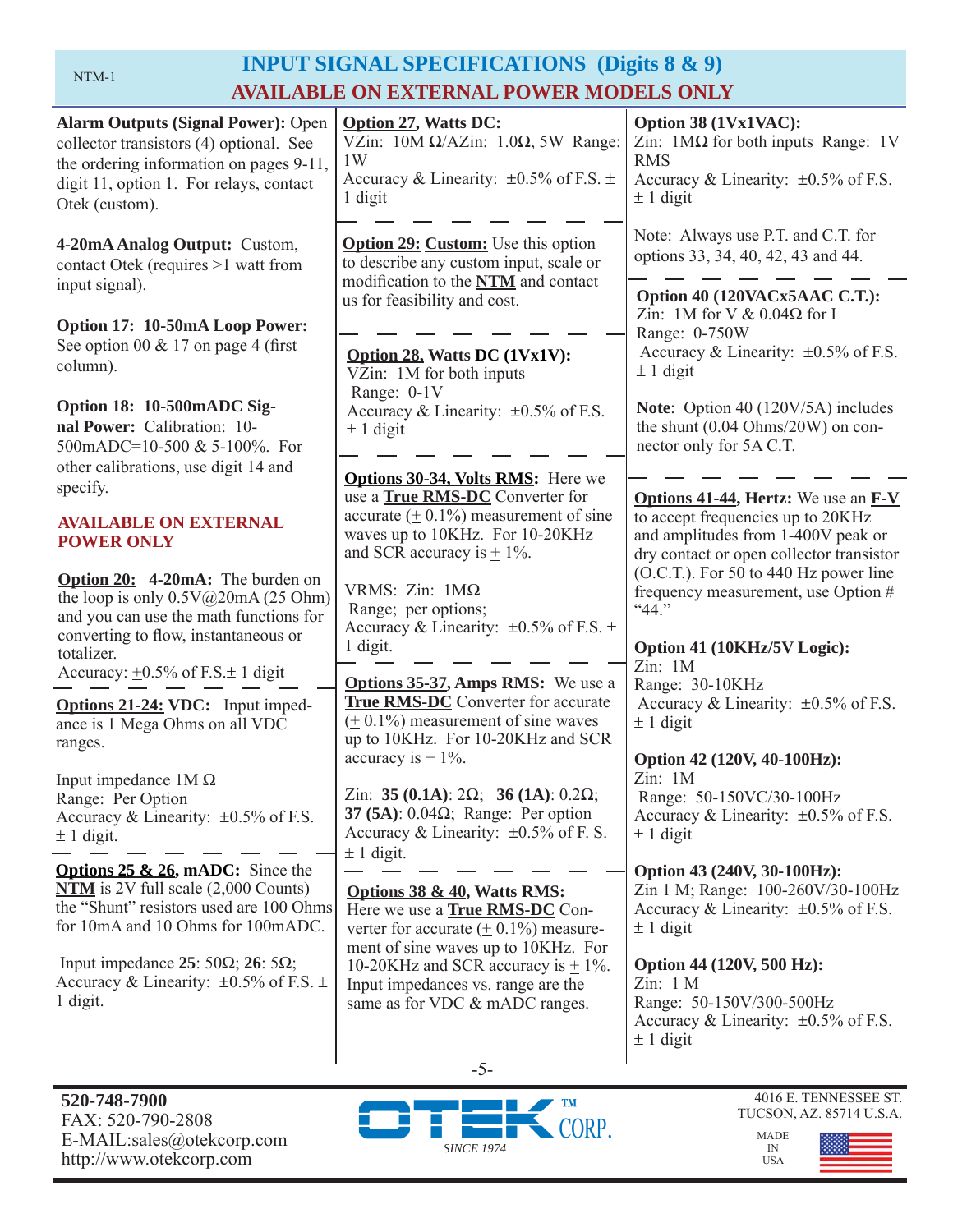#### NTM-1

# **INPUT SIGNAL SPECIFICATIONS (Digits 8 & 9) AVAILABLE ON EXTERNAL POWER MODELS ONLY**

| Option $45: Strain-Gage \ ( \geq 300 < 4K)$              | Option 48: RTD (PT1000): Same as                                | <b>Option 53: pH (Acidity):</b> We use a          |
|----------------------------------------------------------|-----------------------------------------------------------------|---------------------------------------------------|
| <b>Ohm</b> ): These are typically "Mono-                 | PT100 except it is 1000 Ohms at 0°C                             | FET input $(10^{15})$ amplifier and calibrate     |
| lithic" S-G that require constant volt-                  | instead of 100 Ohms $@$ 0 <sup>o</sup> C. The same              | the $NTM$ for 0-14.00 pH using the                |
|                                                          | technique is used for copper $\overline{RTD}$ (10               | Industry's standard $\pm$ 413 mV = $\pm$ 7pH      |
| age (preferably) excitation. We use                      | Ohm), contact OTEK. Same connec-                                | co-efficient.                                     |
| 4.096V for high stability and accu-                      |                                                                 |                                                   |
| racy. Use option 29 and specify your                     | tion as Option 47 apply.                                        | Note: Not temperature compensated,                |
| S-G sensitivity and the <b>NTM</b> display               |                                                                 | contact OTEK for auto temperature                 |
| at Zero and Full Scale.                                  | Accuracy: $\pm 0.5\%$ of F.S. $\pm 1$ digit plus                | compensation.                                     |
|                                                          | sensor's error.                                                 | Accuracy: $\pm 0.5\%$ of F.S. $\pm 1$ digit       |
| Excitation: 4.096V, 50 PPM/°C                            |                                                                 |                                                   |
| Range: $\pm 300 - 4K \Omega$                             | <b>Note:</b> For long distances $(>300)$                        | <b>Option 54: ORP (Oxygen Reduction)</b>          |
| Accuracy & Linearity: $\pm 0.5\%$ of F.S.                | use a 4-20mA transmitter such as our                            | Potential): Our FET amplifier (10 <sup>9</sup> )  |
| $\pm$ 1 digit                                            | model NTY from our New Technol-                                 | accepts the industry standard 2000mV              |
|                                                          | ogy series.                                                     | F.S. of the probe and the NTM dis-                |
| Note on S-G: Some S-G offer +/-                          |                                                                 | plays it in % $(0-100.0\%)$ .                     |
| 1VDC or 4-20mA condition output.                         | <b>Option 50: Thermocouple (Type)</b>                           |                                                   |
| Use Option 29 and specify.                               | <b>J):</b> This $TC$ has a range of -210 to +                   | Accuracy: $\pm 0.5\%$ of F.S. $\pm$ 1 digit       |
|                                                          | 760 °C (-350 + 1390 °F). Its color is                           |                                                   |
| Option 47: RTD (PT100): Note: For                        | white $(+)$ and Red $(-)$ , cold junction                       | <b>Option 55: %RH:</b> This conditioner is        |
| options 47 & 48 you can change °C to                     | (CJ) is at the connector. Make sure the                         | designed to interface to a typical (ca-           |
| °F and RTD type via serial port.                         | connections from the <b>NTM</b> and your                        | pacitance type) 2-3 pF/% of <b>RH</b> made        |
|                                                          | TC are as close to the NTM entrance                             | by several manufacturers. Use Option              |
| We excite your 2, 3 or 4 wire RTD                        | as possible to avoid errors. If you                             | "29" and contact OTEK to specify                  |
|                                                          | short out the $NTM's + TC > TC$ to-                             | your sensor's specifications.                     |
| with 200µA to avoid the "self heating"                   | gether, the <b>NTM</b> will read the ambient                    | Accuracy: $\pm$ 0.5% RH of signal input           |
| effect. The range of the <b>NTM</b> is the               | temperature at the junction due to its                          | $± 1$ digit.                                      |
| same as your <b>RTD</b> typically -200°C to              | built-in C.J.C.                                                 |                                                   |
| +800 $\rm{^0C}$ (-328 + 1562 $\rm{^0F}$ ). You can place | <b>Note:</b> You can change °C to F and TC                      | <b>Option 56 Resistance (0-10K Ohm):</b>          |
| the decimal point at will (typically                     | type via serial port.                                           | Want a simple 4-20mA transmitter?                 |
| -200.0 to 800.0. The <b>PT100</b> has a tem-             |                                                                 | Just connect a 10K Ohm (others on                 |
| perature coefficient of 0.00385 Ohms/                    | Accuracy: $\pm 2^0$ F.S. of signal input.                       | request) potentiometer to the NTM and             |
| Ohm/ <sup>0</sup> C. (For legacy 0.00392 TC              |                                                                 | control any 4-20mA input valve, mo-               |
| (known as ANSI 392) contact OTEK                         | <b>Option 51:</b> $TC$ (Type $K$ ): This is yel-                | tor, transducer, etc.                             |
| and use Option "29".                                     | low $(+)$ and red $(-)$ and has a range of                      | Accuracy & Linearity is $\pm 0.5\%$ of F. S.      |
|                                                          | -270 + 1370 <sup>o</sup> C (-440 + 2500 <sup>o</sup> F). The    | $\pm$ 1 digit                                     |
| Accuracy: $\pm 0.5\%$ of F.S. $\pm$ 1 digit plus         | same notes as Option 50 apply.                                  |                                                   |
| sensor's error.                                          | <b>Accuracy:</b> $\pm 1^0$ F.S. of signal input                 | Standard Calibration: 0-10K Ohms=4-               |
|                                                          |                                                                 | 20mA. Use option #29 and specify                  |
| Note: For 2 wire, jump - S to -E and $+S$                | <b>Option 52: TC (Type T):</b> This blue $(+)$                  | your calibration. Ideal for linear                |
| to $+E$ . For 3 wire only jump -S to -E.                 | and red (-) $TC$ has the range of -270 <sup>0</sup>             | transducers.                                      |
|                                                          | + 400 <sup>o</sup> C (-440 + 750 <sup>o</sup> F). Same notes as |                                                   |
|                                                          | Option 50 apply.                                                | Option 57, 10-50mA Range: 10 Ohms                 |
|                                                          |                                                                 | input resistance                                  |
|                                                          | Accuracy: $\pm 2^{\circ}$ F.S. of signal input.                 | Accuracy & Linearity: $\pm 0.5\%$ of F.S. $\pm 1$ |
|                                                          |                                                                 | Digit                                             |
|                                                          |                                                                 |                                                   |
|                                                          |                                                                 |                                                   |
|                                                          |                                                                 |                                                   |
|                                                          |                                                                 |                                                   |



-6-



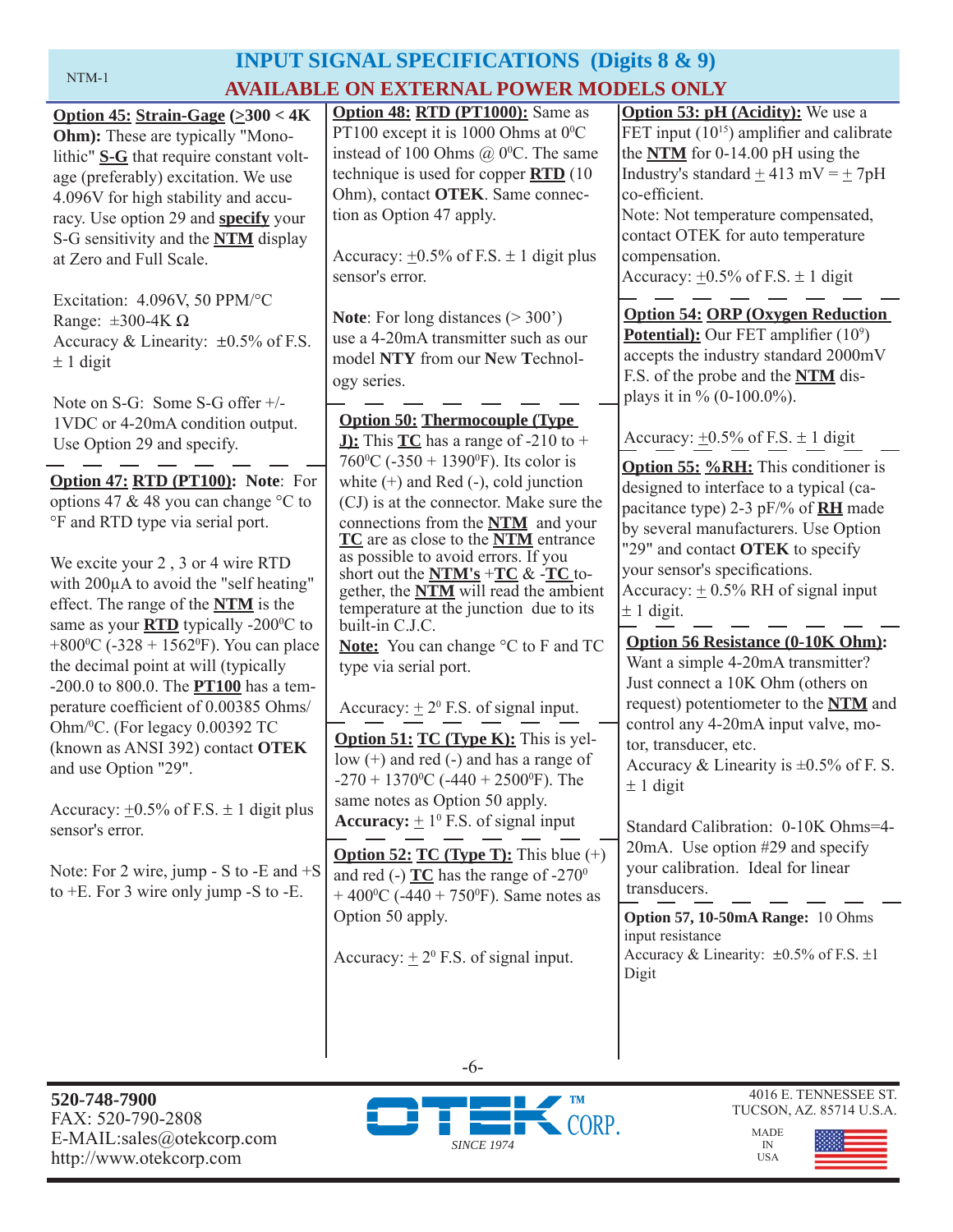### **Description, Notes & Order (Continued)**

### **INPUT SIGNAL SPECIFICATIONS (Digits 8 & 9) (Continued)**

**Option 58: Serial Input Remote Display/Controller:** Here you can use the unit as a remote display & controller with modified ASCII to alpha-numeric display for DCS SCADA, PLC systems.

See the user's manual for simple commands to use the **NTM** in PAC (Process Automation Control) applications.

### **Digit 10 (Power Input):**

### **LOOP & SIGNAL POWER ONLY:**

**Digit 10, Option 0, Powerless, No Power Required:** The **Input Fail** detect/Alarm (patent pending) flashes the display "INPT FAIL  $(r \cap P$ E  $FA$ , L)" and transmits this serial message for ~20 seconds, after which it will cease. This feature is available in all Powerless™ models. If desired, on powered models, use option **9** on Digit **14** and specify "input fail detection." Signal Fail Requirement: Unit must be "On" for at least 1 minute at >50% of full scale for it to operate.

### **EXTERNAL POWER ONLY:**

### **Digit 10, Option 1, USB Powered:**

The NTM series requires  $> 1 < 1.5$ Watts/Channel (worst case, fully loaded) meaning that you can power it through the USB port, but this option eliminates the isolation from USB to input signal. Analog output remains isolated contact OTEK for more details or use options 2-4.

### **Digit 10 (Power Input): (Continued)**

**Digit 10, Option 2, 5VDC:** 5VDC is used to drive the relays (<50mA/ relay) and/or the DAC via internal isolated 5-30VDC-DC (<200mA). If you order relays and analog out, you will need ~300mA/channel. This option is also isolated from the input signal.

**Digit 10, Option 3, 7-32VDC:** Same as option **2** but with wide input range of  $7-32$ VDC. Efficiency:  $>75\%$ .

**Digit 10, Option 4, 90-265VAC:** This option accepts 50-60Hz. For 100-300VDC or 400 Hz, use Digit **10**, option **9** and specify. Efficiency:  $>70\%$ .

### **Digit 11 (Control Outputs):**

### **AVAILABLE ON EXTERNAL POWER ONLY**

**Digit 11, Control Outputs: Options 1 or 3: Open Collector Transistors (O.C.T.):** They are **NOT** isolated from each other (common emitter) but are **isolated** between channels and can sink a maximum of 30 mA and sustain a maximum of  $30V_{CE}$  (the O.C.T. are normally used to drive S.S.R.). When you order option **2** or **4** (Relays), we use the O.C.T. to drive the relays.

**NOTE**: You can use the internal isolated 5VDC power to drive loads with the  $OCT$  Total maximum current available is 50mADC.

**Digit 11 (Control Outputs): (Continued)**

### **AVAILABLE ON EXTERNAL POWER ONLY**

**Digit 11, Options 2 or 4: Relays:** are S.P.D.T. (1C) and can switch maximum resistive loads of 1 Amp @ 120 VAC or 30 VDC. They include 300V varistors at their contacts. Inductive loads must be attenuated by user.

### **AUTOMATIC BAR COLORS:**

**Limits/Colors Factory default** (% of Full Scale): Also see digit 14.

**Low-Low Limit (<10%)**: Red Bar, OCT1/K1 "ON"

**Low Limit (<20%):** Yellow Bar, OCT2/K2 "ON"

**High Limit (>80%):** Yellow Bar, OCT3/K3 "ON"

**Hi-Hi Limit (>90%):** Red Bar, OCT4/K4 "ON"

**Safe Area (>20<80%):** Green bar will follow signal input and if outside the limits, it will change its color to the limit's color (yellow or red).





4016 E. TENNESSEE ST. TUCSON, AZ. 85714 U.S.A.

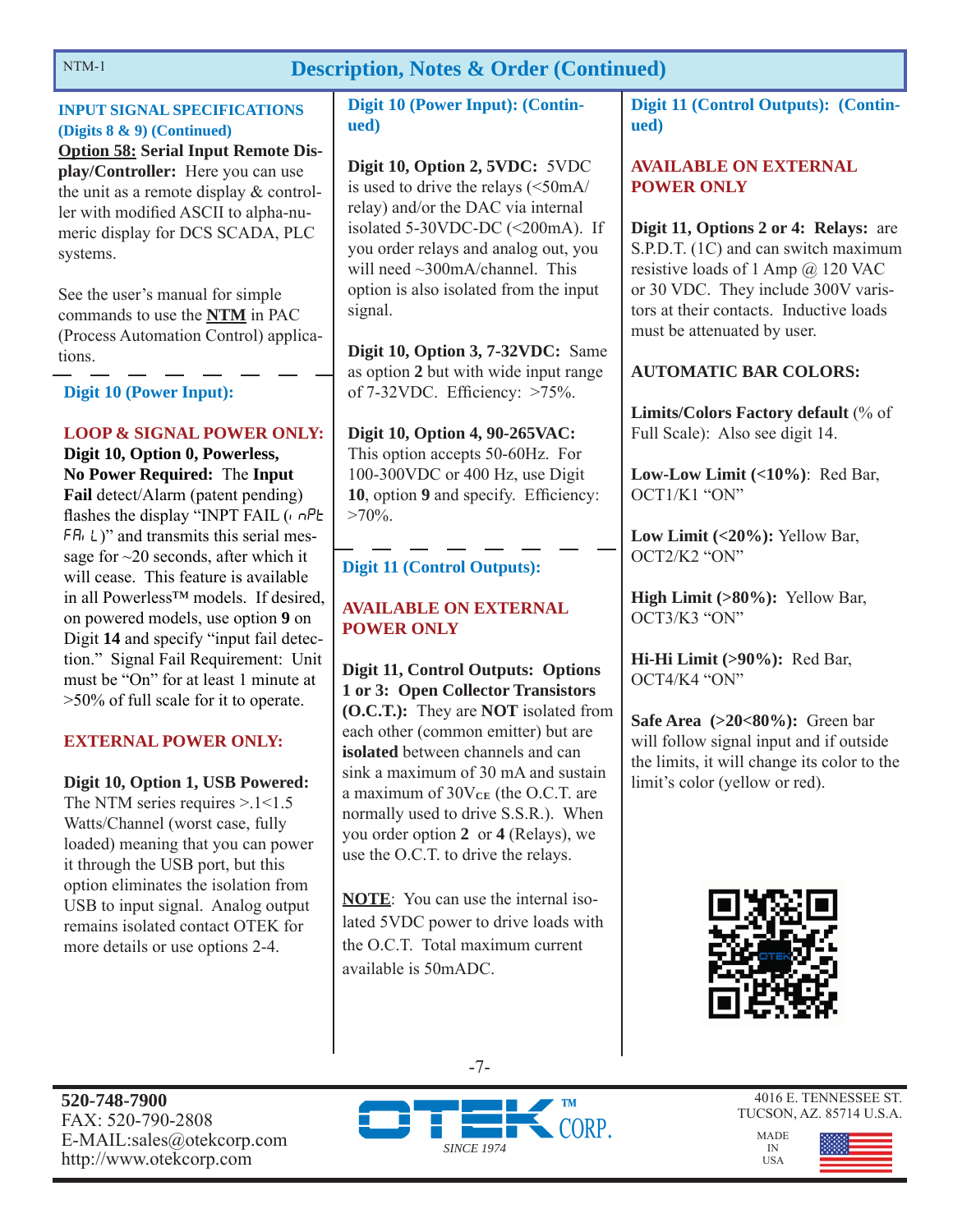### **Description, Notes & Order (Continued)**

| <b>Digit 11 (Control Outputs): (Contin-</b><br>ued)                                                                                                                                                                                                                                                                                   | <b>Digit 12 (Analog /Power Output):</b><br>(Continued)                                                                                                                                                                                                      | <b>Important Note on</b><br><b>A.C. Powerless</b>                                                                                                                                                                                                                   |
|---------------------------------------------------------------------------------------------------------------------------------------------------------------------------------------------------------------------------------------------------------------------------------------------------------------------------------------|-------------------------------------------------------------------------------------------------------------------------------------------------------------------------------------------------------------------------------------------------------------|---------------------------------------------------------------------------------------------------------------------------------------------------------------------------------------------------------------------------------------------------------------------|
| <b>AVAILABLE ON EXTERNAL</b><br><b>POWER ONLY</b>                                                                                                                                                                                                                                                                                     | <b>Analog Output External Control</b><br>(Use Option 9 and specify):                                                                                                                                                                                        | The NTM, UPM & NT Series can<br>extract energy from your A.C. signal                                                                                                                                                                                                |
| See commands in the user's manual to<br>customize your bargraph colors.                                                                                                                                                                                                                                                               | A) $0-100$ mVDC in=4-20mA out; B)<br>0-10K Ohm in=4-20mA out; C) Use<br>options 58, 68, 78 or 88 and control it                                                                                                                                             | to power itself and opto isolated serial,<br>optional O.C.T. (Digit 11, options 1,<br>3, 5 or 7), and to power the optional<br>4-20mA output (Not 20-4mA out)                                                                                                       |
| For other configurations, use option<br>9 on Digit 14 (field configurable).<br>Max power consumption per relay:<br>50mA@5VDC (0.25W). See Digit 14.                                                                                                                                                                                   | via serial port.<br>Digit 12, 30 VDC Out, Options 2<br>or 4: Use this option to power your<br>4-20mA transmitter or other trans-                                                                                                                            | from a wide input range. External<br>power is required to power the op-<br>tional relays (Digit 11, options 2, 4,<br>$6 & 8$ (200mW each). If you need                                                                                                              |
| <b>External Control:</b> You can control<br>the O.C.T./Relays via the serial port<br>at will with simple commands. They<br>don't have to be assigned to the bar<br>colors/set points, but are by default.                                                                                                                             | ducer. Maximum current is 25mADC.<br>It's isolated and is the same power<br>source we use for 4-20mA out. Power<br>consumption: 200mA@5VDC (1W)/<br>channel.                                                                                                | relays, either use the external powered<br>options on Digits $8 \& 9 (33, 37, 40)$<br>or 42) and the Digit 10 power input<br>options (1-4) or use Powerless <sup>TM</sup> op-<br>tions 01-04 on Digits 8 & 9 and Power<br>Input option 09 (custom) on Digit 10      |
| Notes:<br>1. Digit 11 is governed by Digit 7 (#<br>of Channels) & Digit 4 (Housing).<br>Reason: Digit 11 can NOT have more<br>channels than permitted by Digit 7 or it<br>cannot fit in the housing (Digit 4).                                                                                                                        | 1. Digit 12 is governed by digits<br>4 (Housing) & 7 (# of Channels).<br>Reason: Digit 12 cannot have more<br>outputs than input channels (Digit 7),<br>which is governed by Digit 4 (Hous-<br>ings).                                                       | and specify (09=Power for relays and<br>DAC). Result: The signal will power<br>the instrument and will include our<br>patented Signal Fail Detection &<br>Alarm. The relays and analog output<br>are powered by the external power op-<br>tion (all 100% isolated). |
| <b>Digit 12 (Analog /Power Output):</b>                                                                                                                                                                                                                                                                                               | <b>Digit 13 (Scale Plate):</b><br>Digit 13, Scale Plate: Option 0 is a                                                                                                                                                                                      | <b>ABOUT OUR INPUT</b>                                                                                                                                                                                                                                              |
| <b>AVAILABLE ON EXTERNAL</b><br><b>POWER ONLY</b>                                                                                                                                                                                                                                                                                     | standard scale plate that reads 0-100%.<br>Use option 9 for custom printing and<br>contact Otek.                                                                                                                                                            | <b>FAIL DETECTION</b><br>Only available on Powerless™                                                                                                                                                                                                               |
| Digit 12, Analog Output, Options 1<br>or 3: This isolated output is factory<br>set to follow the input (0-F.S. in=4-<br>20 out) but can also be set for other<br>outputs or serially controlled by simple<br>commands via the serial port. For<br>other outputs, use option 9 and specify,<br>including reverse scale $(4-20=20-4)$ , | <b>Digit 14 (Range/Calibration):</b><br>0 = Factory Default: 0-Full<br>Scale=0-100% bar and 0-100.0 digits.<br>Colors: <10>90%: Red; <20>80%:<br>Yellow; >20<80%: Green. Use Option<br>9 (custom) and contact Otek. Also see<br>Control Outputs (Digit 11). | models. While in normal operation,<br>we store excess energy and use it to<br>power the NTM if and when the signal<br>fails (post mortem).<br>HAPE FRHE                                                                                                             |
| bipolar and PID. Power consumption:<br>200mA@5VDC (1W).<br>Accuracy & Linearity: $\pm 0.5\%$ of full<br>scale.                                                                                                                                                                                                                        | Bargraph Default: 0-full<br>scale=0-100%. You can program it for<br>single pointer, or three or five bars via<br>the serial port.                                                                                                                           |                                                                                                                                                                                                                                                                     |
|                                                                                                                                                                                                                                                                                                                                       | $-8-$                                                                                                                                                                                                                                                       |                                                                                                                                                                                                                                                                     |



MADE IN USA

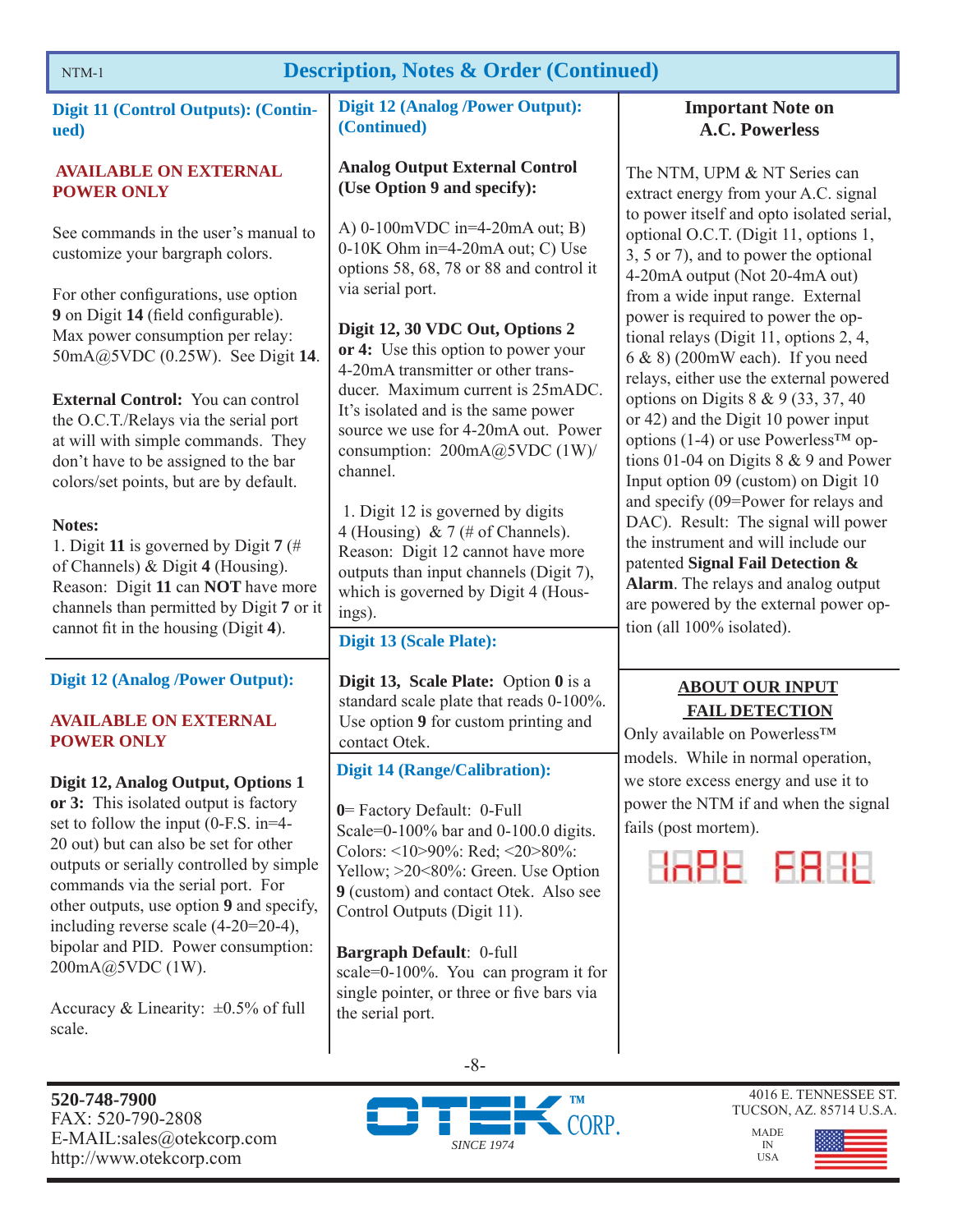### **NTM-1 LOOP POWER ORDERING INFORMATION 5-1-17**



#### OTEK'S HI-Q121 (1.9"x5.70") Case **NOTE: Please READ BEFORE build-** 1 or 2 CHANNEL A.C. SIGNAL POWERED DISPLAY **ing part number**: 1. If Digit 7 is option 1, then digits 8 & 9 can only be options 01-04, 09 or 16.  **5 6 7 8 9 10 11 12 13 14 NTM-1 SIGNAL POWER ORDERING INFORMATION 5-1-17 NTM-1**



**520-748-7900** FAX: 520-790-2808 E-MAIL:sales@otekcorp.com http://www.otekcorp.com





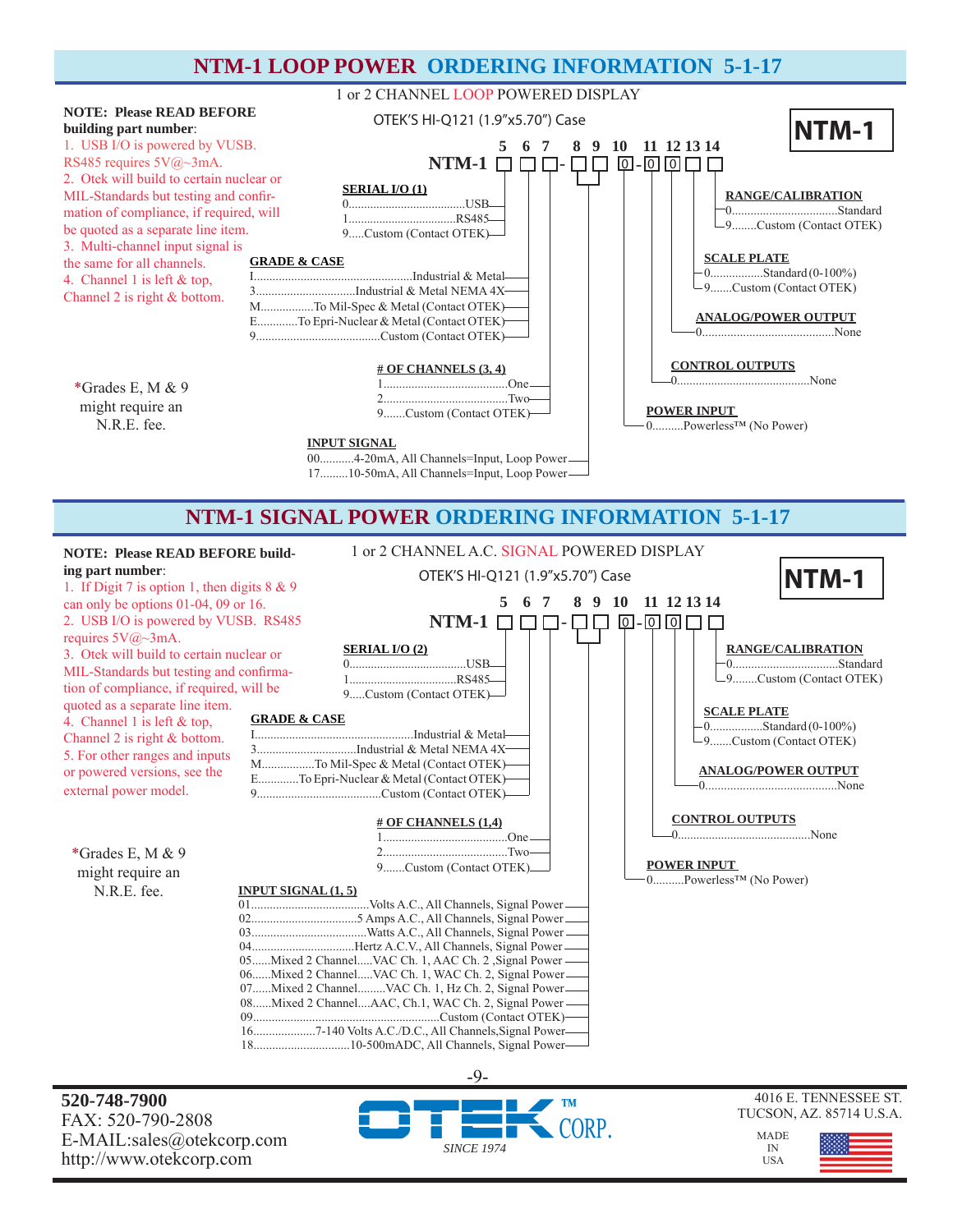# **NTM-1 EXTERNAL POWER ORDERING INFORMATION 5-1-17**



#### **NOTES (Continued):**

3. Otek will build to certain nuclear or MIL-Standards but testing and confirmation of compliance, if required, will be quoted as a separate line item.

4. Channel 1 is left & top, Channel 2 is right & bottom.

5. For 400 Hz line, use option 29 or 69 and specify input.

Peak & Hold to 50KHz function on request.

6. 50mV shunt not included.

Build Your Own Part Number/Receive a Quote at:  **http://www.otekcorp.com/confi gurator/nts**/

**520-748-7900** FAX: 520-790-2808 E-MAIL:sales@otekcorp.com http://www.otekcorp.com



-10-

4016 E. TENNESSEE ST. TUCSON, AZ. 85714 U.S.A.

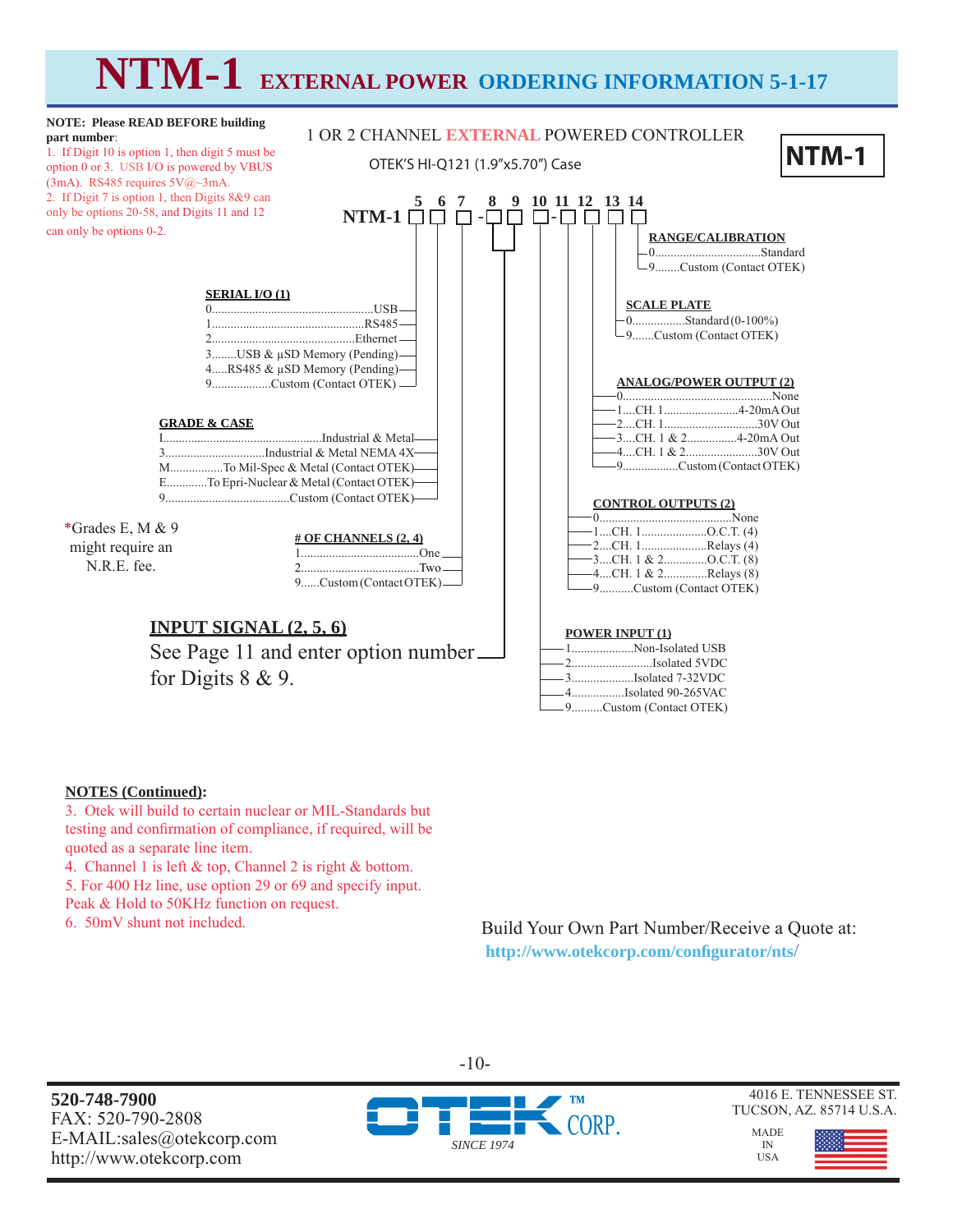# **MODEL NTM-1 DIGITS 8 & 9 INPUT SIGNAL ORDERING INFORMATION 5-1-17**

### **AVAILABLE ON EXTERNAL POWER MODELS ONLY**

#### **INPUT SIGNAL 5 6 7**  NTM-1 □ □□-**8 9**  - **10 11 12 13 14**

| <b>INPUT SIGNAL, All channels same input. (2, 5, 6)</b> |
|---------------------------------------------------------|
|                                                         |
|                                                         |
|                                                         |
|                                                         |
|                                                         |
|                                                         |
|                                                         |
|                                                         |
|                                                         |
| 29Custom (Contact OTEK)——                               |
|                                                         |
|                                                         |
|                                                         |
|                                                         |
|                                                         |
|                                                         |
|                                                         |
|                                                         |
|                                                         |
|                                                         |
| 41Hertz (10KHz/5V Logic) F.S.                           |
| 42Hertz (120VAC/40-100 Hz) F.S.                         |
| 43Hertz (240VAC/30-100 Hz) F.S.                         |
| 44Hertz (120VAC/500 Hz) F.S.                            |
| 45Strain-Gage (≥300<4K Ohm)——                           |
|                                                         |
|                                                         |
|                                                         |
|                                                         |
|                                                         |
|                                                         |
|                                                         |
| 55% RH (Specify Sensor)——                               |
|                                                         |
| $10-50 \text{ mA} \text{ FS}$ $-$                       |

58................None (Serial Input Remote Meter) -

| <b>MIXED INPUT SIGNALS (2 CHANNELS)</b>        |
|------------------------------------------------|
| $-60$ Ch.1:1V; Ch.2 1A (.2 $\Omega$ ) RMS      |
| $-61$ Ch.1: 10V; Ch.2: 1A (.2 $\Omega$ ) RMS   |
| $-62$ Ch.1:100V; Ch.2:1A (.2 $\Omega$ ) RMS    |
| -63Ch.1:100V; Ch.2: 50mVRMS                    |
| $-64$ Ch.1: 150V; Ch.2: 5A (.04 $\Omega$ ) RMS |
| $-65$ Ch.1: 250V; Ch.2: 5A (.04 $\Omega$ ) RMS |
| -66Ch.1: 150V; Ch.2: 100Hz (120 V Line) RMS    |
| -67Ch.1: 250V; Ch.2: 100 Hz (240V Line) RMS    |
|                                                |
|                                                |

#### NOTES:

2. If Digit 7 is option 1, then Digits 8&9 can only be options 20-58, and Digits 11 and 12 can only be options 0-2.

5. For 400 Hz line, use option 29, 69, 79 or 89 and specify input. Peak & Hold to 50KHz function on request.

6. 50mV shunt not included.

Build Your Own Part Number/Receive a Quote at:  **http://www.otekcorp.com/confi gurator/nts**/

**520-748-7900** FAX: 520-790-2808 E-MAIL:sales@otekcorp.com http://www.otekcorp.com



-11-

4016 E. TENNESSEE ST. TUCSON, AZ. 85714 U.S.A.